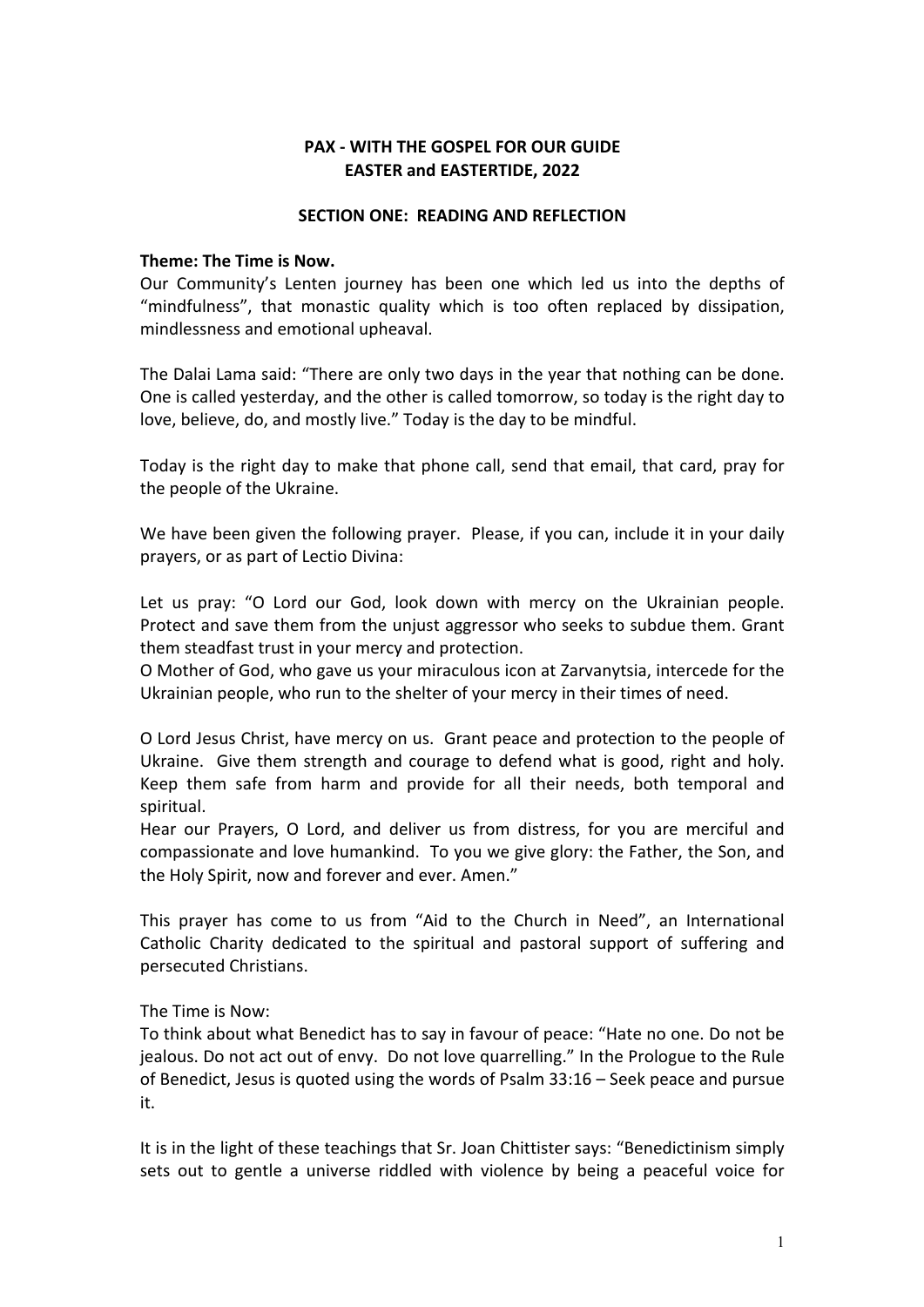peace in a world that thinks everything is accomplished by force. (Sr. Joan's Commentary on the Rule of Benedict). The use of "gentle" as a verb is a powerfully evocative way of setting Benedictine Monastics on the way of peace which gentles the universe. We need to carry instruments of peace not weapons of war.

#### **SECTION TWO: FURTHER READING AND REFLECTION**

#### **MINDFULNESS:**

Thich Nhat Hanh taught: "We are very good at preparing to live, but not very good at living. We know how to sacrifice ten years for a diploma and are willing to work very hard to buy a car, a house, [a boat] and so on. But we have difficulty remembering that we are alive in the present moment, the only moment there is for us to be alive. Mindfulness helps you go home to the present."

If you are in a relationship: with wife, or husband, or partner, resolve to spend time daily just being present to each other. It doesn't matter when, - it matters that you do it daily.

More teaching on mindfulness: "Most people are never fully present in the now, because unconsciously they believe that the next moment must be more important than this one. But then you miss your whole life, which is never not now." (Eckhart Tolle).

Recently, my niece planned a visit to her mother (my third sister). It was the first visit since Covid lockdowns. At the last minute the road closures took place in the north: Lismore, Ballina, Murwillumbah and surrounding areas. She lives in Casino. She had said to her mother about a week before: "Mum, all I want to do is be with you so we can talk and laugh together."

To be with someone you love; to talk together, laugh together, and simply be present to each other – if we did more of this, wouldn't our lives be more gentle, more peaceful?

Thich Nhat Hanh also taught: "When we are mindful, deeply in touch with the present moment, our understanding of what is going on deepens, and we begin to be filled with acceptance, joy, peace and love."

"Welcome the present moment as if you had invited it. Why? Because it is all we ever have." (Pema Chödrön)

### **SECTION THREE: ABOUT THE RULE OF ST. BENEDICT**

**Chapter 47**: Announcing the Hours for the Work of God (the Liturgy of the Hours). Every call to the Liturgy is a "now" call, and one to be heeded.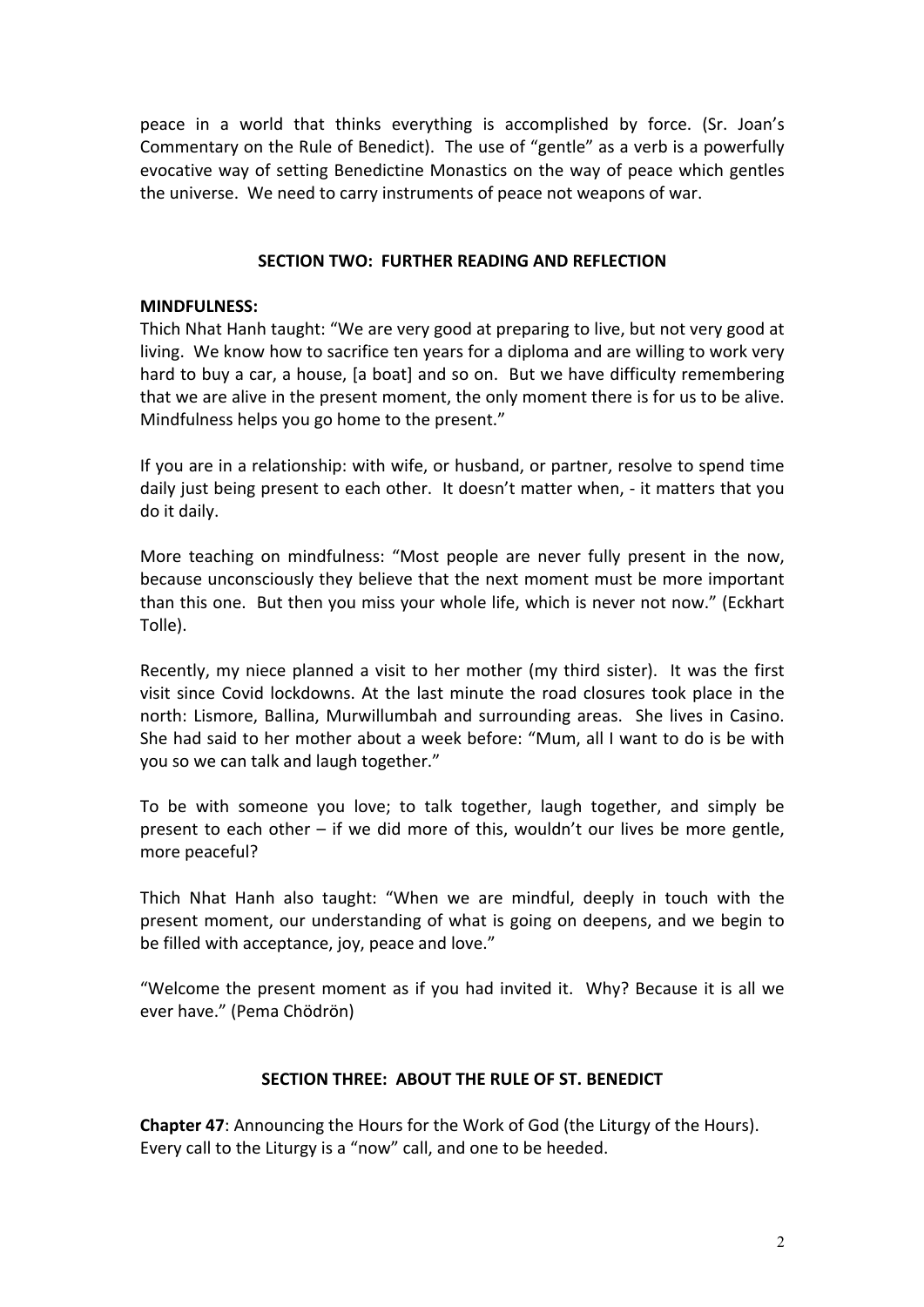In her Commentary on the Rule of Benedict, Sr. Joan Chittister says: "…when we all rouse ourselves to the sound of clock radios or a dozen other automatic devices and have no need for bellringers, the call to the hours is just as serious as it was in the time of Benedict. "The message under the message is that unless the group becomes more and more immersed in prayer and the Scriptures, giving them priority no matter what the other pressures of the day may be, the group [or the individual] will cease to have any authenticity at all. We will cease to develop. We will dry up and cave in on ourselves and become more museum than monastery."

Whenever Fr. Michael Casey comes to give a retreat or a series of conferences, the alarm on his wristwatch sounds mid-morning and mid-afternoon, the time for Terce, and the time for None. Each "hour" is a "now" hour. Let us be mindful of that. Each "Hour" is a "now" hour. He says that he doesn't want to be late for the Hours. They strengthen him and provide the opportunity to pause and become centered. Thich Nhat Hanh would say that they provide the opportunity to be mindful, in order to go home to the present. God is there in the "present".

### **SECTION FOUR: COMMUNITY HISTORY**

This time, there is news about Benedictine history, and this affects all of us: Fr. Michael Casey, ocso, who has been giving retreats and writing spiritual books for over half a century, has been awarded an Honorary Doctorate from Sant'Anselmo in Rome. Sant'Anselmo is the Benedictine headquarters. The Abbot Primate resides there. It hosts the quadrennial Congress of Abbots. It is also home to the Benedictine Pontifical Athenaeum, the College of Sant'Anselmo which serves the education of Benedictines from all parts of the world. Pope Leo XIII was mostly responsible for establishing the headquarters in 1893. At that time there was a gathering of the flock: The Solesmes Congregation (1837); the American-Cassinese Congregation (1855); the Beuronese Congregation (1868); The Subiaco Congregation (1872); The Swiss American Congregation (1887). All these Congregations were brought together under the Benedictine Confederation. The Confederation is not a governing body, just a large umbrella which binds us loosely together. The present Abbot Primate is Gregory Polan OSB from Conception Abbey in the U.S. He made a visit to Jamberoo Abbey before Covid. When he emailed with the news of Michael Casey, he said he had found us to be a very vital community of Benedictines.

It was to Hildebrand de Heptinne, the first Abbot Primate in the 1890s that our nuns had recourse over the abominable treatment they received from the Archbishops of Sydney. If my thesis is approved, it will be edited for a book, and all who want to, can have access to this history.

The most recent book by Michael Casey, is: "Grace on the Journey to God" (2018). If you know Michael and want to give him your congratulations, his details are: Michael Casey, ocso, Tarrawarra Abbey, Yarra Glen VIC 3775

Michael also wrote "Strangers to the City", which we use as a textbook for sisters in formation, and there is an abundance of content in this book which would also nourish our Oblates. He also wrote: "The Road to eternal Life".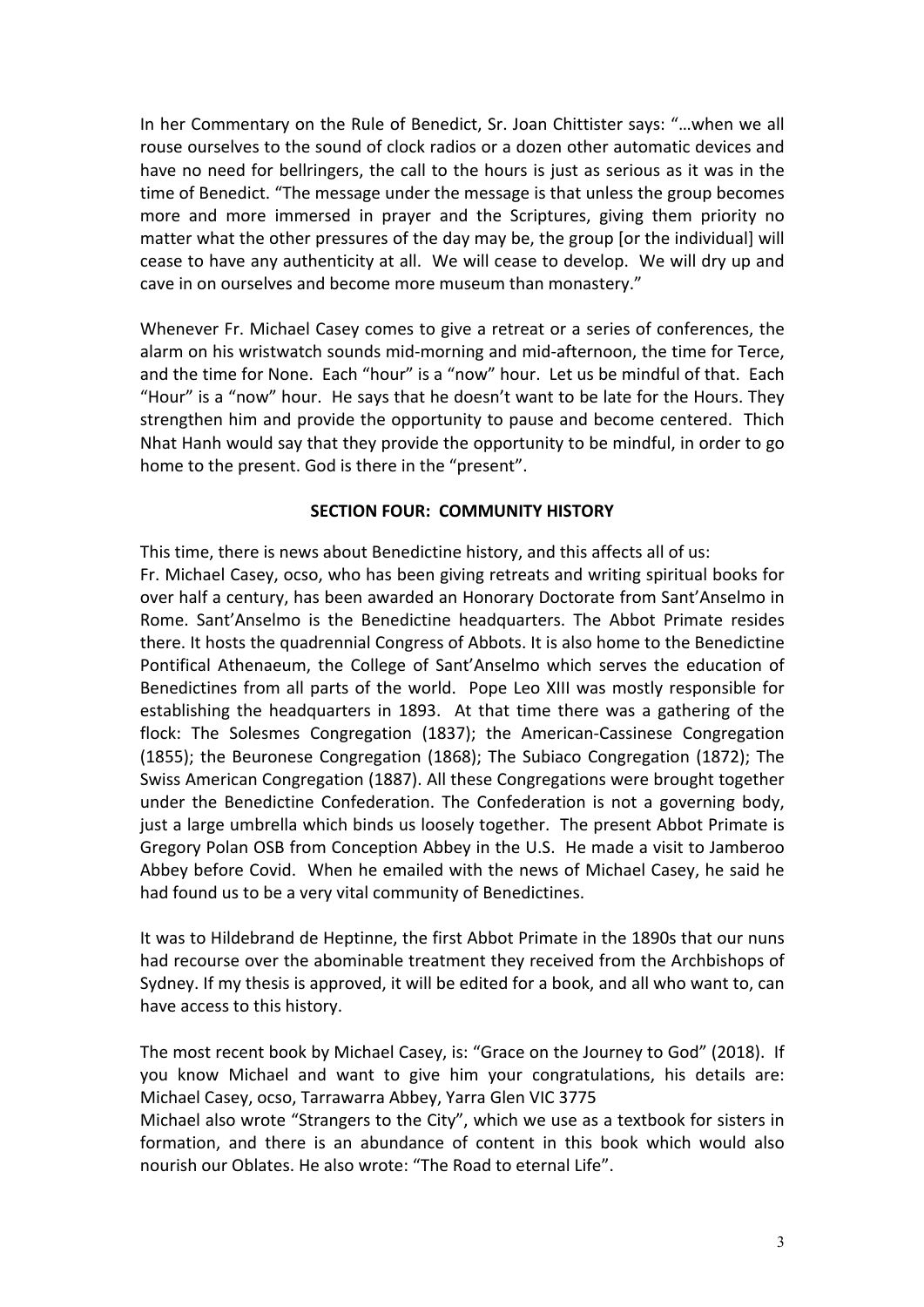Michael is giving our retreat this year. When he was here in 2016, he helped me begin my thesis by introducing me to Heraclitus of Ephesus, and just one sentence of the wisdom of this man: "No one steps into the same river twice." Michael cleared the debris which was in my way, and I was off on an accurate ride, even if it was a little bumpy here and there. These words of Heraclitus of Ephesus opened up the meaning of "tradition" and "charism" as I had never heard it before. Michael has written numerous journal articles on "tradition" and what it means and how it is applied, and how it colours the way we read the Benedictine Rule.

### **SECTION FIVE: LITURGY**

### **We are now in Eastertide**

The Octave of Easter ends with the Liturgy of *Compline* (Night Prayer), on the Second Sunday of Easter - but strictly speaking, each Sunday in Eastertide is considered in terms of 'solemnity' in the Church, and in monastic communities. From Easter Sunday, April 17, until the Second Sunday of Easter, April 24, no Feast or *Memorial* is celebrated because of this SOLEMN week of Liturgy. The Liturgical Calendar for the rest of Eastertide is printed here for your reference.

- **April 25: Anzac Day**.
- **April 26: St. Mark the Evangelist (Feast).**
- **April 28: St. Peter Chanel (Memorial)**
- **April 29: St. Catherine of Siena (Memorial)**
- **May 01: Third Sunday of Easter**
- **May 02: St. Athanasius.**
- **May 03: Sts. Philip and James (Feast)**
- **May 08: Fourth Sunday of Easter**
- **May 13: A Day to honour Blessed Julian of Norwich**
- **May 14: St. Matthias, Feast**
- **May 15: Fifth Sunday of Easter**
- **May 22: Sixth Sunday of Easter**
- **May 24: Our Lady Help of Christians**
- **May 25: St. Bede of England**
- **May 26: St. Philip Neri (Memorial)**
- **May 29: The Ascension of the Lord.**
- **May 31: The Visitation of the Blessed Virgin Mary**
- **June 1: St. Justin, martyr (Memorial)**
- **June 3: St Charles Lwanga & Companions, martyrs (Memorial).**
- **June 5: Pentecost Sunday**

### **SECTION SIX: YOUR COMMUNITY**

Sad news for most of us: Our Chaplain, Fr. Paul Gurr, is leaving us after 31 years. He celebrates his last Mass with us on Saturday evening, April 30, and departs on May  $1<sup>st</sup>$ . There are only six sisters who were here when he arrived. The others have died, and he, in his own words, "has buried them" – all our funerals have been celebrated by this very gifted celebrant. We will miss him.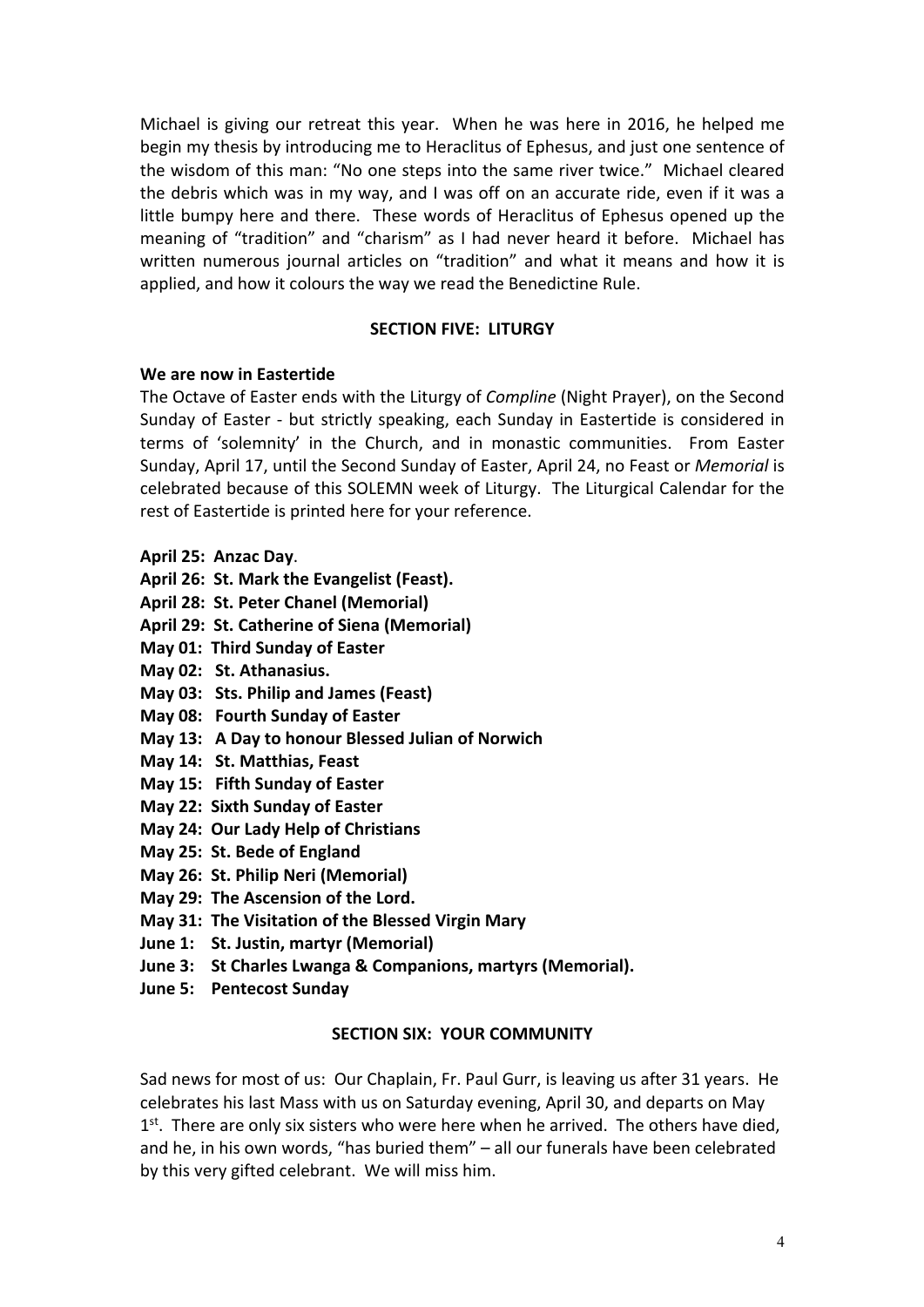God, in the meantime, has sent us a priest to take the place of Paul as Chaplain. He is an MSC priest from Kensington. Our community history has been enriched by the generosity and spiritual gifts of the MSC priests. In 1915, when Mother Mary Joseph Brady was elected Prioress, there was just £50 in our bank account. Pierre Treand, the founder of the MSC priests in Australia, and Mother Mary Joseph's spiritual director gave the community retreat for no cost. In fact, Fr. Treand gave six retreats from 1912 – 1924. From 1912 until 1956, all community retreats were given by MSC priests. Dr. Leslie Rumble gave 13 of the retreats. Most of us would be too young to remember Dr. Leslie Rumble of "Radio Replies".

From 1928 an agreement was reached between our community and the archbishop of Sydney that MSC priests would be our chaplains. Fr. John O'Connell was the longest serving chaplain (1933-1952). When we moved to Pennant Hills, the Arcadian Benedictines celebrated Mass for us and Diocesan priests were our confessors. After we moved to Jamberoo, Fr. Paul Gurr, a Carmelite priest became our Chaplain, and was happy to boast from time to time, that he had been here longer than everyone who entered from 1990 onwards.

Prayers go out to all Oblates who are ill at present, and to those who are caring for elderly parents, siblings, and spouses who are ill.

## **Happy Feast Day to:**

- April 21: Tony Anselm Tarleton, Alfred Anselm Breznik, Robert Anselm van Oort, and Kate Anselm Trevenen,
- April 29: Claire Catherine Devlyn, Marie Catherine Gleeson, Kathleen Catherine Daysh, for St. Catherine of Siena
- May 13: Patricia Julian Morgan, Brigid Julian Inder, Rev. Catherine Julian Eaton, Colleen Julian Hines, Therese Julian Proctor, Jean Julian Reid, Margaret Julian Crooks, Sr. Julian Barbara Garwood, Sandra Julian Cooper
- May 22: Laynie Rita Pullen and Doreen Rita Soballa.
- May 24: Amanda Mary Hickey
- May 25: Alan Bede Hickey, Heather Bede Thompson, Cheryl Bede Townsend, Antonio Bede Zaragoza, and Fr. Kevin Bede Walsh.

### **Happy Anniversary to:**

April 16: Helen Seraphim Shorter.

- April 19: Margaret Thomas More Whetham
- April 19: Ewa Maria Teresa Komorovska
- May 4: Abbess Hilda Scott, (Solemn Monastic Profession).
- May 24: Ivan Benedict Fitz
- May 25: Phyllis Magdalen Rodrigues, Clare Therese Sydenham, Rev. Jeanette Therese McHugh and Phillip John Wilson

### **Necrology**

### **APRIL**

- 17 Sr. Mary Editha Thompson (1983)
- 23 Mother M. Ignatius Harnett (1915)